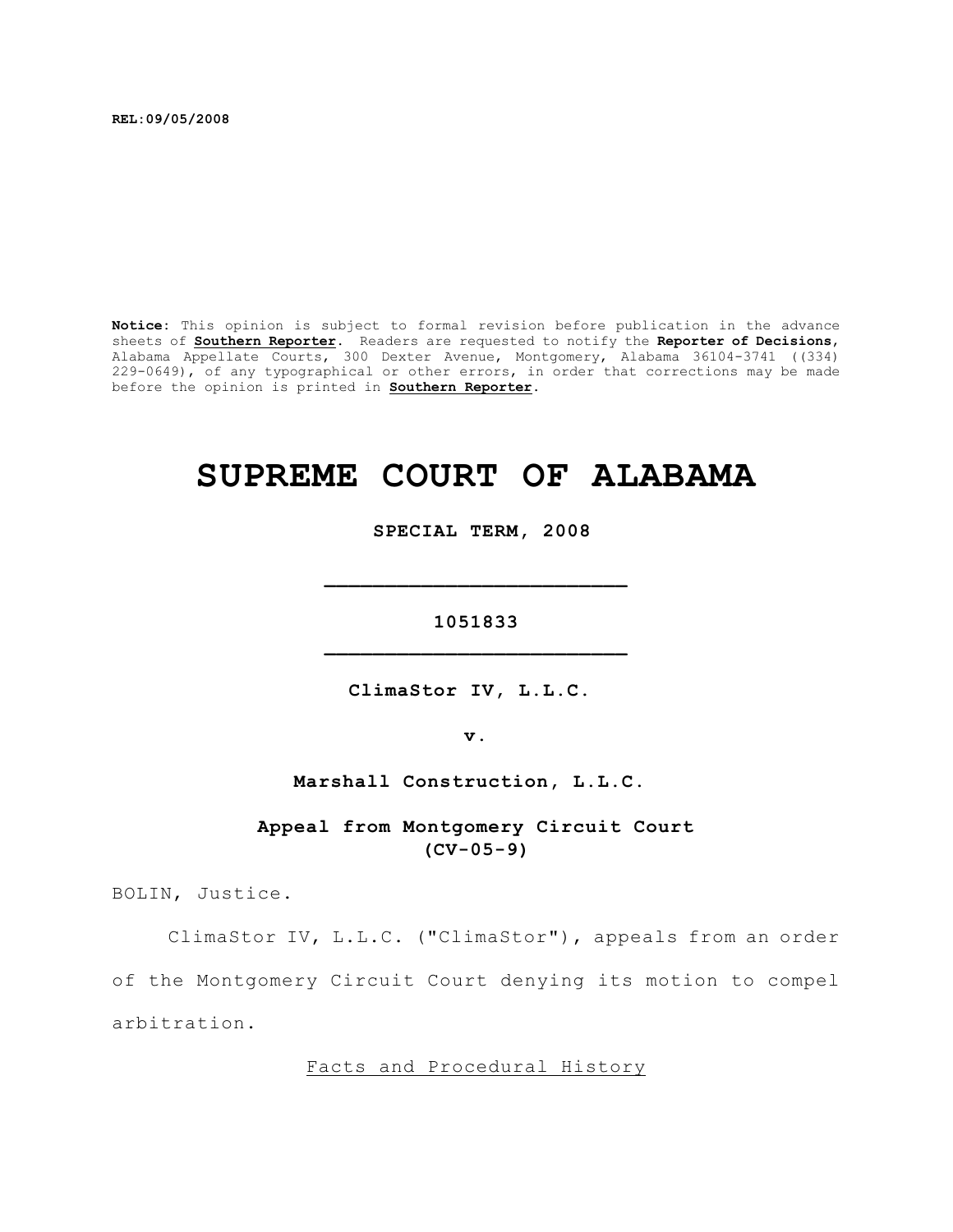On July 5, 2002, ClimaStor, a Louisiana limited liability company, contracted with Goodwyn, Mills, & Cawood, Inc. ("GMC"), an architectural and engineering firm, to design an 80,000-square-foot climate-controlled storage facility to be constructed in Montgomery. On January 21, 2003, ClimaStor entered into a contract with Marshall Construction, L.L.C. ("Marshall"), an Alabama limited liability company, to construct the climate-controlled storage facility designed by GMC for a contract price of \$1,855,900. The contract between ClimaStor and GMC required GMC to administer the construction contract. The contract between ClimaStor and Marshall required Marshall to have substantially completed construction of the storage facility by July 4, 2003. The contract also contained the following arbitration agreement:

"4.6.1 Any Claim arising out of or related to the Contract, except, Claims relating to aesthetic effect and except those waived as provided for in Subparagraphs 4.3.10, 9.10.4 and 9.10.5, shall, after decision by the Architect [GMC] or 30 days after submission of the Claim to the Architect, be subject to arbitration. Prior to arbitration, the parties shall endeavor to resolve disputes by mediation in accordance with the provisions of Paragraph 4.5.

"4.6.2 Claims not resolved by mediation shall be decided by arbitration which, unless the parties mutually agree otherwise, shall be in accordance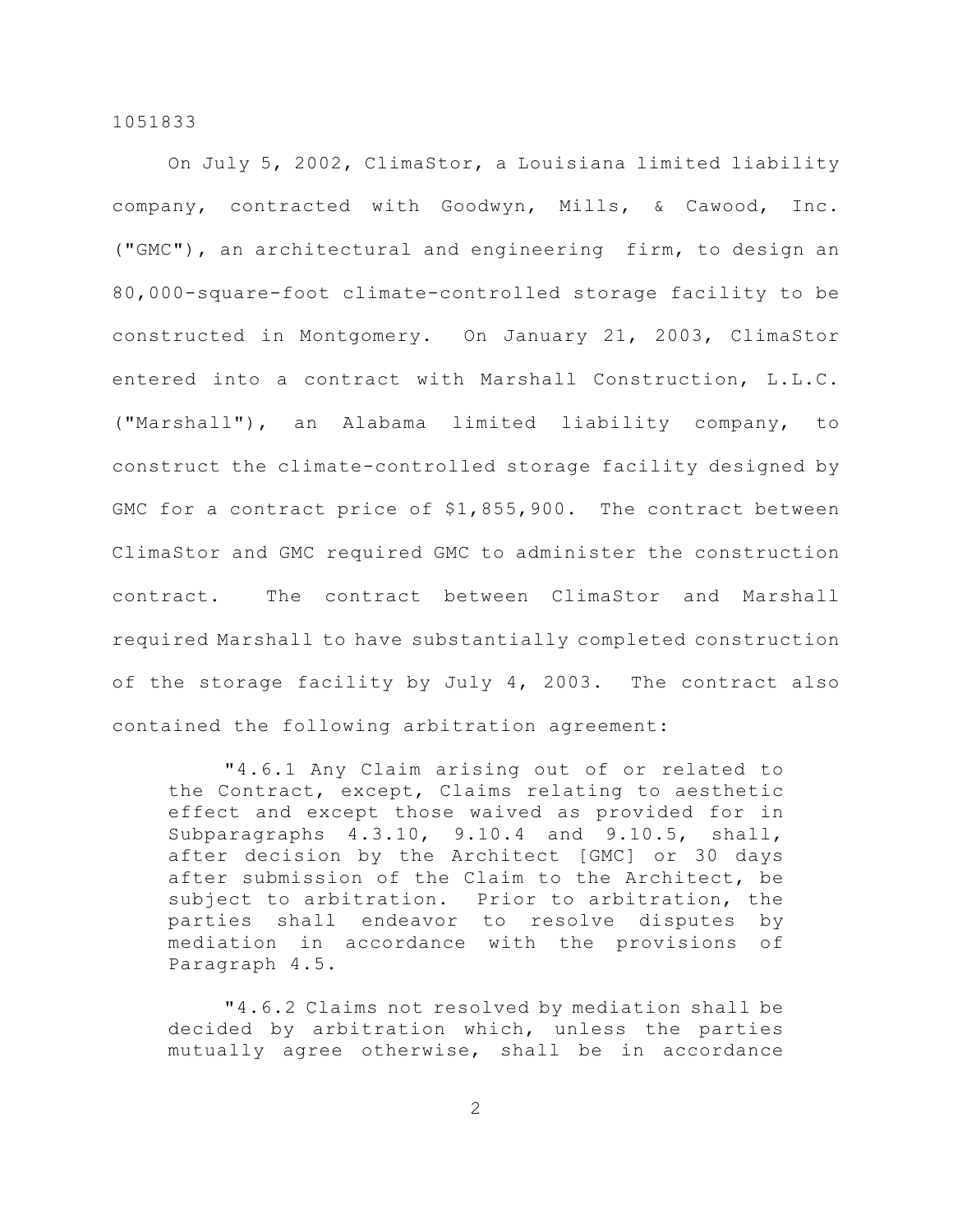with the Construction Industry Arbitration Rules of the American Arbitration Association currently in effect. The demand for arbitration shall be filed in writing with the other party to the Contract and with the American Arbitration Association, and a copy shall be filed with the Architect."

After Marshall had completed construction of the storage facility and ClimaStor had taken possession, Marshall submitted its final two applications for payment to ClimaStor, each of which had been approved by GMC, as the administrator of the construction contract. However, ClimaStor withheld payment of the final two applications because of certain alleged deficiencies in the construction of the storage facility.

On July 1, 2004, Marshall filed in the Probate Court of Montgomery County a verified statement of lien against ClimaStor in the amount of \$114,548.15 plus interest. On January 3, 2005, Marshall sued ClimaStor in the Montgomery Circuit Court under § 35-11-222, Ala. Code 1975, seeking to satisfy its lien.

On February 8, 2005, ClimaStor's Louisiana-based counsel notified Marshall's counsel by letter that ClimaStor would "take steps to have the litigation stayed and the matter referred to arbitration" in accordance with the terms of the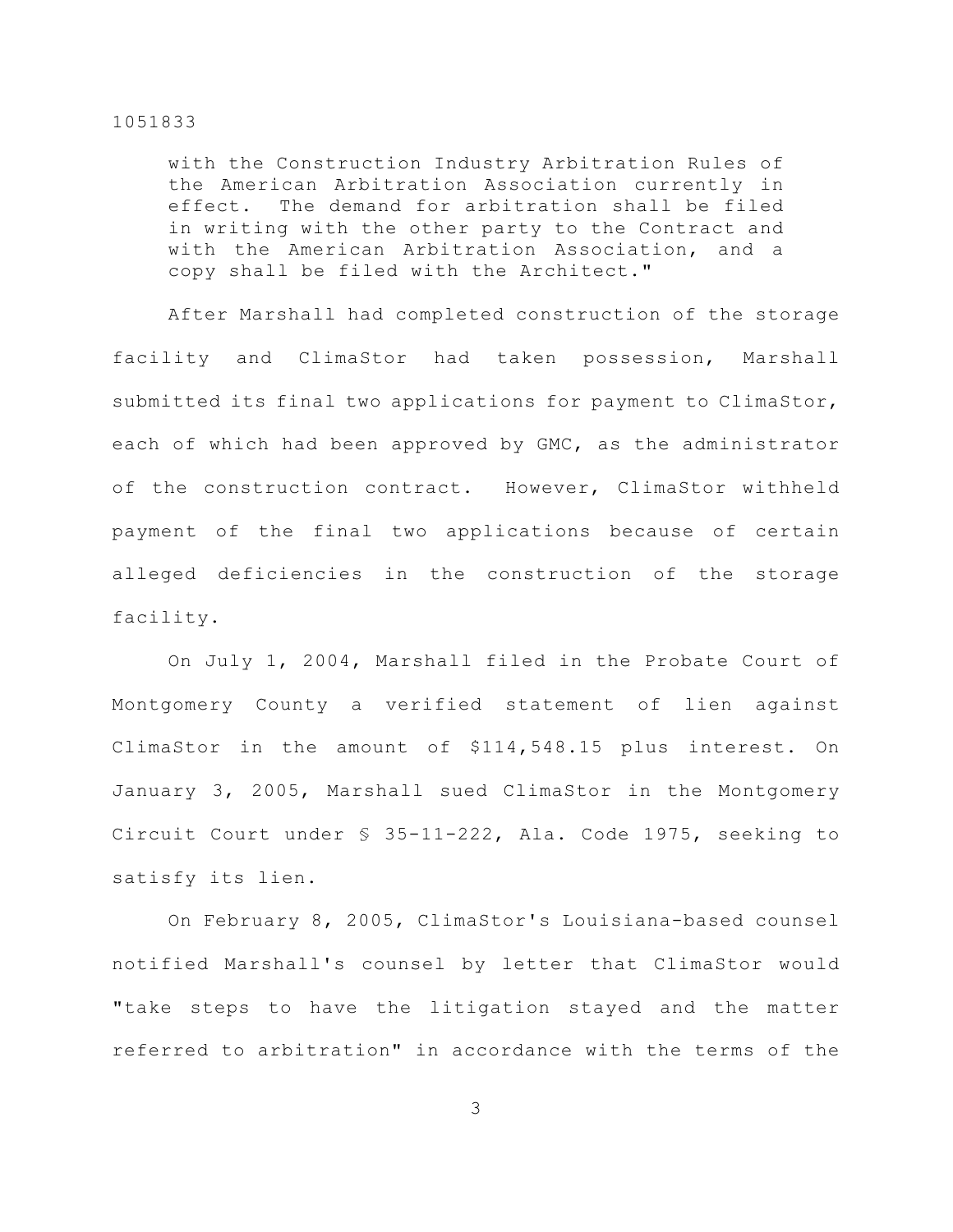contract between ClimaStor and Marshall. However, rather than have the matter stayed and referred to arbitration, ClimaStor's Alabama counsel, on February 10, 2005, filed a notice of removal to the United States District Court for the Middle District of Alabama. ClimaStor specifically stated in its notice of removal that the removal was being filed "with full reservation of any and all defenses, objections and exceptions, including its right to seek arbitration of the claims asserted in the Complaint ...."

On February 17, 2005, ClimaStor filed an answer and a counterclaim in the United States District Court for the Middle District of Alabama. ClimaStor specifically stated that in submitting its answer, it was "reserving all of its rights and defenses, including its right to seek arbitration of the claims asserted in the Complaint ...." ClimaStor also asserted in paragraph 11 of its answer the following:

"The Complaint is premature in light of the terms of [Marshall's] contract with ClimaStor which provides for arbitration. This action should be dismissed or, in the alternative, stayed, pending final, binding arbitration between ClimaStor and Marshall."

ClimaStor alleged in its counterclaim that Marshall had breached the construction contract by failing to achieve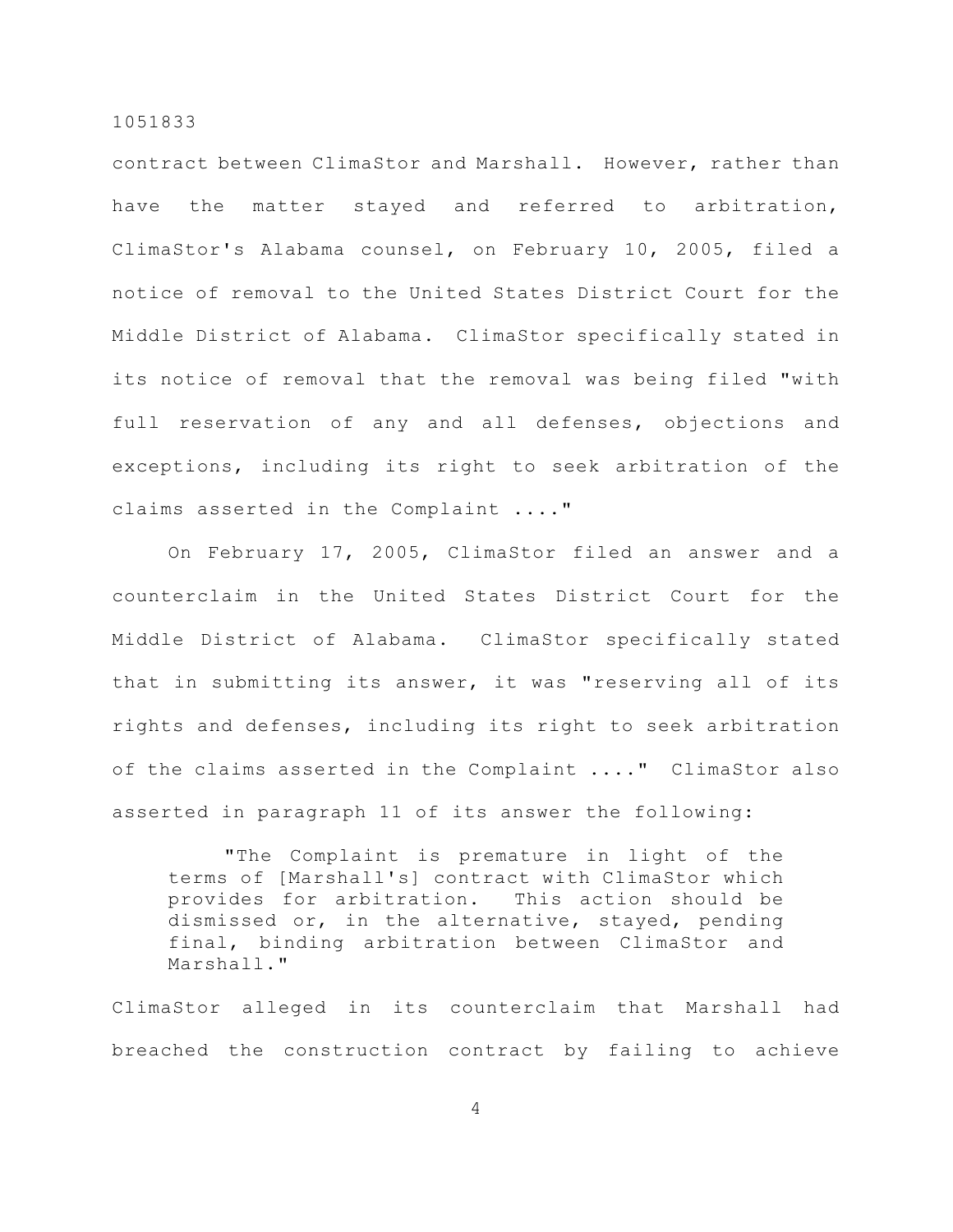substantial completion of the project by July 4, 2003; by failing to construct the storage facility according to the plans, specifications, and building codes; by failing to construct a storage facility that was free from defects; and by failing to make permanent repairs to cure the defects. ClimaStor further asserted in the counterclaim that it had withheld payment of the balance due Marshall under the construction contract. ClimaStor expressly stated in the counterclaim that it was asserting the counterclaim "without intending to waive, and expressly reserving, its right to have the claims asserted by Marshall and the claims asserted in this counterclaim decided by final, binding arbitration."

On March 14, 2005, Marshall answered ClimaStor's counterclaim and asserted counterclaims against ClimaStor alleging breach of contract and failure to make timely payments pursuant to § 8-29-2 et seq., Ala. Code 1975. Marshall also moved on that same date to have the matter remanded to the Montgomery Circuit Court.

On March 29, 2005, ClimaStor filed a memorandum in opposition to Marshall's motion to remand. On April 5, 2005, Marshall filed a reply to ClimaStor's memorandum in opposition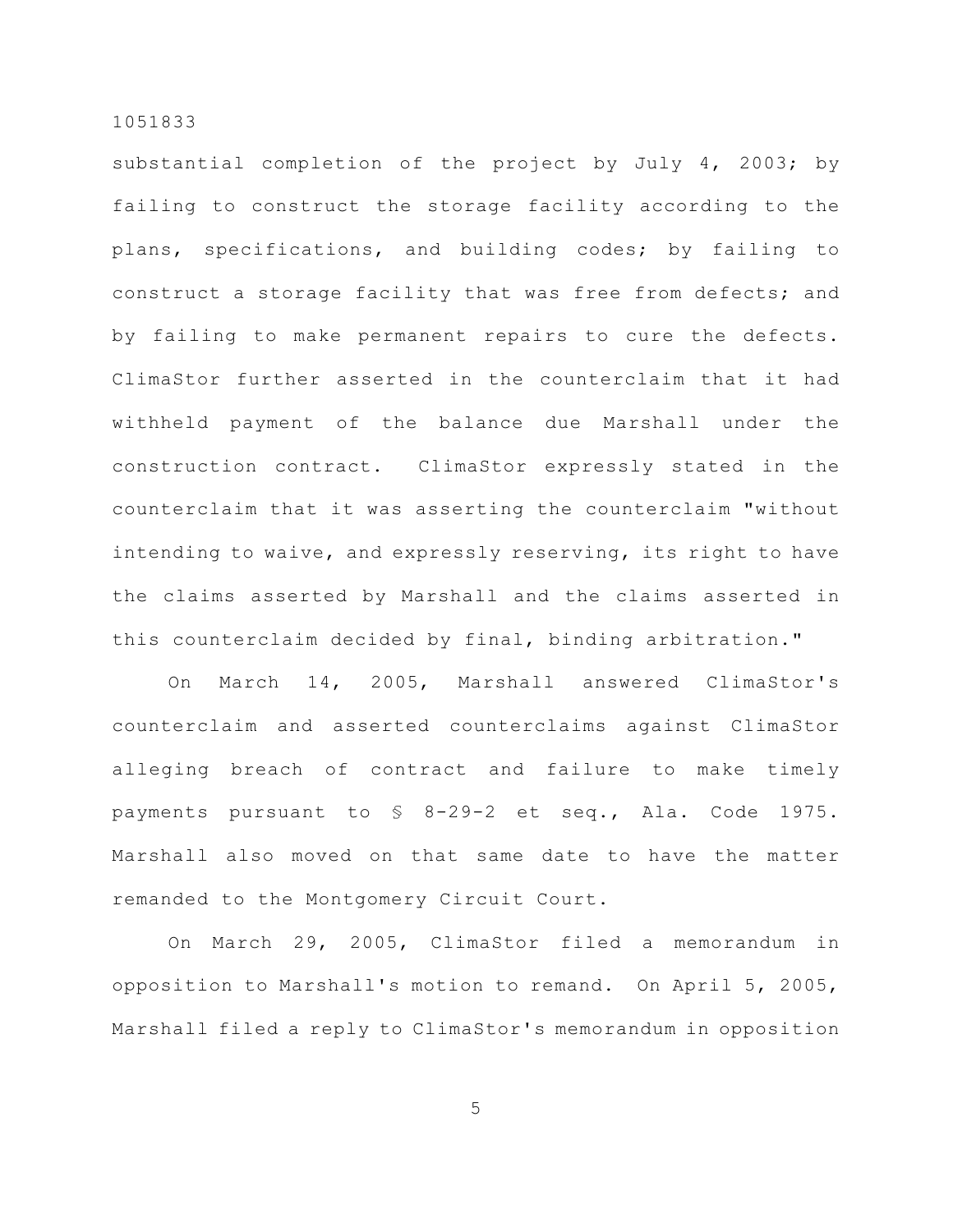to the motion to remand. On May 24, 2005, the United States District Court entered an order finding that ClimaStor had failed to sufficiently demonstrate diversity of citizenship necessary for jurisdiction in the district court. However, the district court allowed ClimaStor the opportunity to submit supplemental pleadings disclosing its citizenship and that of Marshall. On June 1, 2005, ClimaStor filed its supplemental memorandum in opposition to the motion to remand. On June 8, 2005, the United States District Court entered an order granting Marshall's motion to remand.

On August 23, 2005, ClimaStor's counsel again notified Marshall's counsel by letter that ClimaStor would "take steps to have the litigation stayed and the matter referred to arbitration" in accordance with the terms of their contract. On September 19, 2005, ClimaStor filed demands for arbitration against both Marshall and GMC with the American Arbitration Association seeking damages totaling \$787,431.46.

On October 4, 2005, Marshall moved the circuit court to for a temporary restraining order and a preliminary injunction enjoining ClimaStor and the American Arbitration Association from participating in arbitration proceedings. Marshall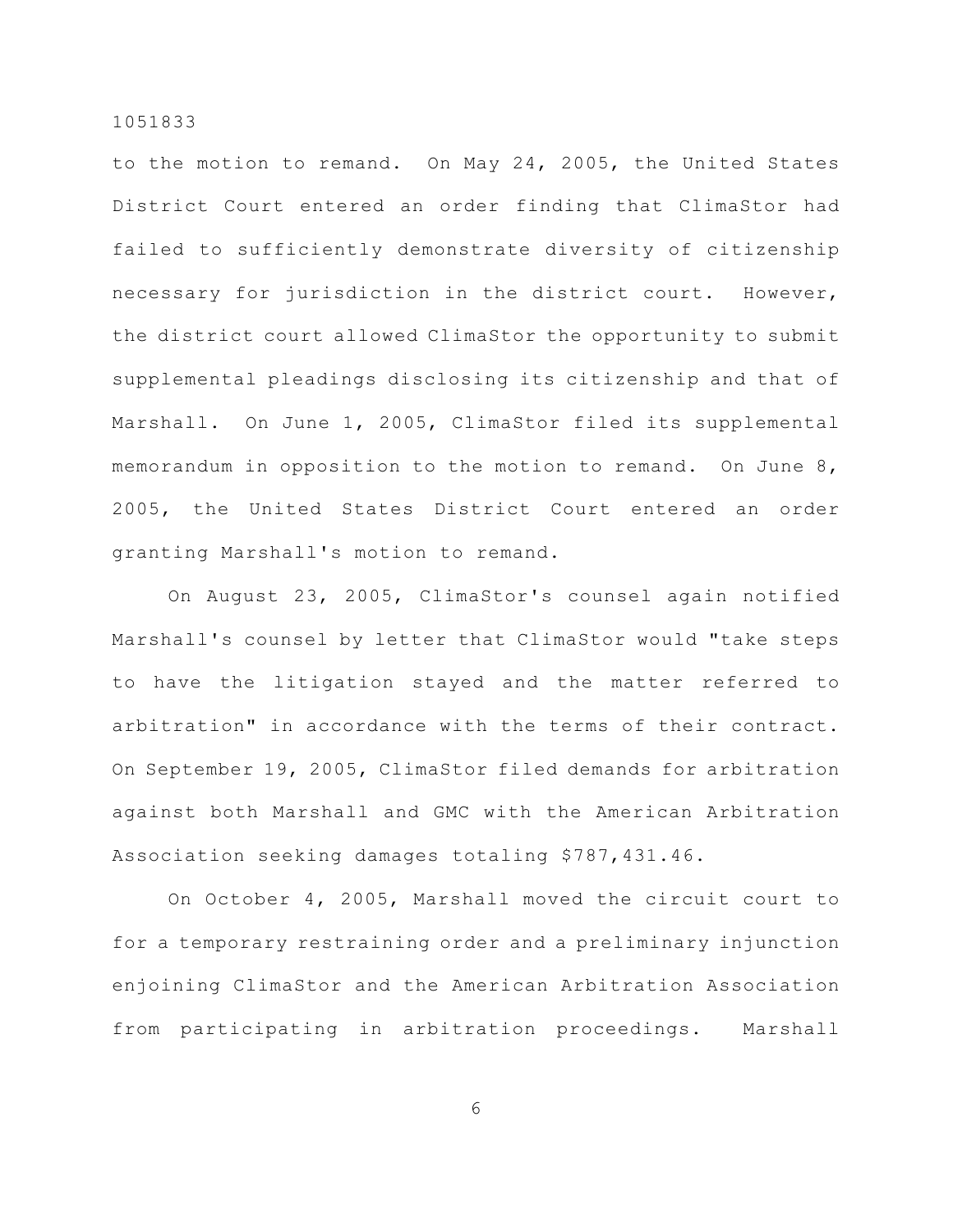contended that ClimaStor had waived its right to arbitration by substantially invoking the litigation process. On that same date, the circuit court entered an order granting Marshall's temporary restraining order.

On October 7, 2005, ClimaStor moved the circuit court to stay the proceedings and to compel arbitration. On November 1, 2005, ClimaStor filed its brief in opposition to Marshall's motion for a preliminary injunction and in support of its motion to compel arbitration. On that same day, Marshall filed its brief and evidentiary submission in opposition to the motion to stay and to compel arbitration. On November 7, 2005, Marshall filed its response to ClimaStor's brief in opposition to the motion for a preliminary injunction and in support of the motion to compel arbitration.

Following a hearing, the circuit court, on November 8, 2005, ordered the parties to mediate their claims. Mediation was unsuccessful. Thereafter, the circuit court set for hearing the still pending motions for a preliminary injunction and to compel arbitration. Each party filed a supplemental submission in support of its respective motion. Following a hearing, the circuit court, on August 7, 2006, entered an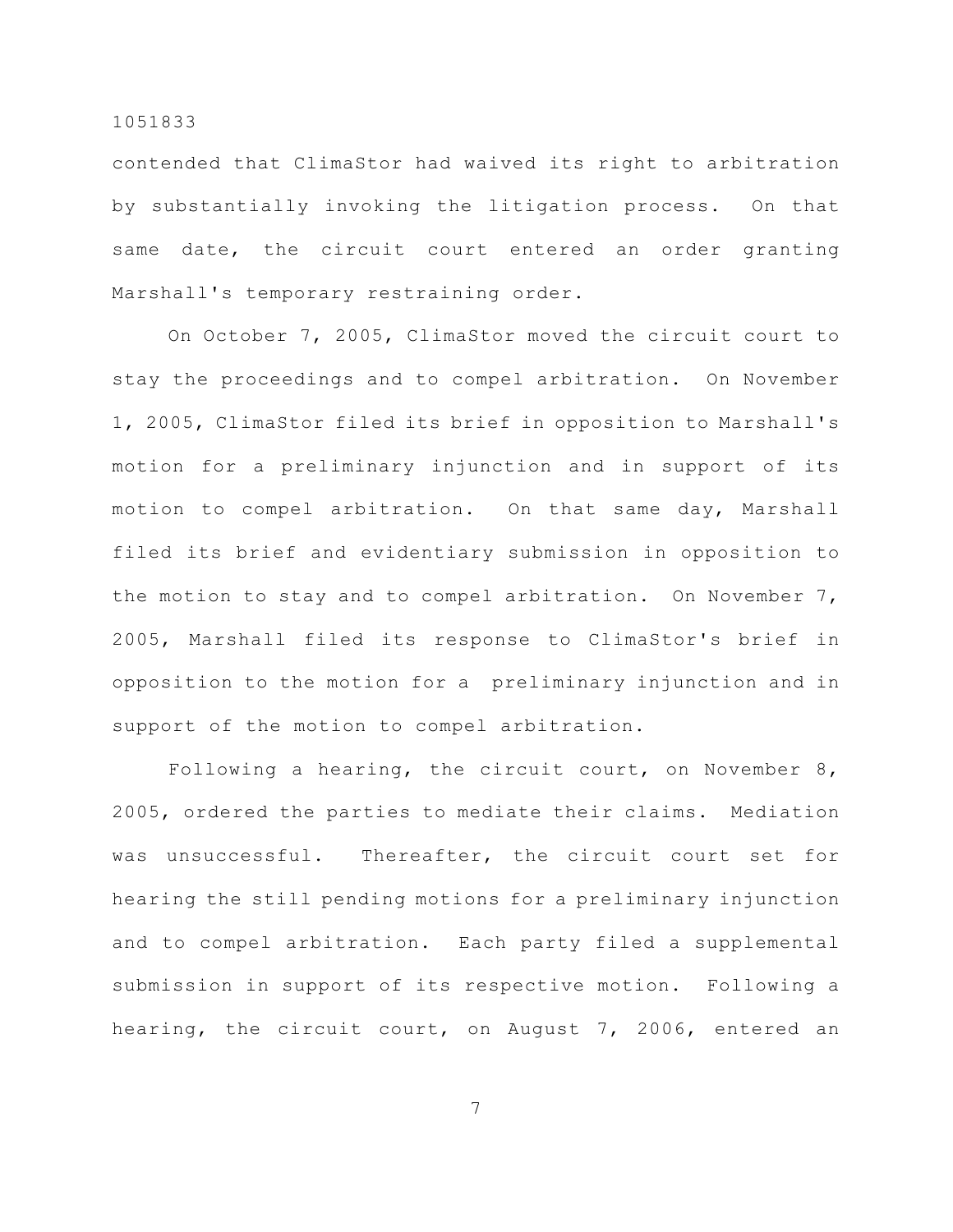order denying ClimaStor's motion to stay the proceedings and to compel arbitration, finding that ClimaStor had waived its right to arbitration. This appeal followed.

# Standard of Review

No ore tenus testimony was presented to the trial court; therefore, "'the trial court is in no better -- or different -- position than this Court to decide the legal significance of a party's conduct, '" Hales v. ProEquities, Inc., 885 So. 2d 100, 105 (Ala. 2003)(quoting Karl Story Endoscopy-America, Inc. v. Integrated Med. Sup., Inc., 808 So. 2d 999, 1008 (Ala. 2001)), and we review de novo the trial court's determination that a party has waived its right to arbitration.

## Discussion

The sole issue before this Court on appeal is whether ClimaStor waived its right to arbitration by substantially invoking the litigation process.<sup>1</sup> This Court has stated:

"Our review of the issue whether a party has waived its right to arbitration by substantially invoking the litigation process is governed by the standard enunciated in Companion Life Insurance Co.

<sup>&</sup>lt;sup>1</sup>Marshall does not dispute that a "contract calling for arbitration" exists and that that contract "evidences a transaction affecting interstate commerce." See Elizabeth Homes, L.L.C. v. Gantt, 882 So. 2d 313, 315 (Ala. 2003).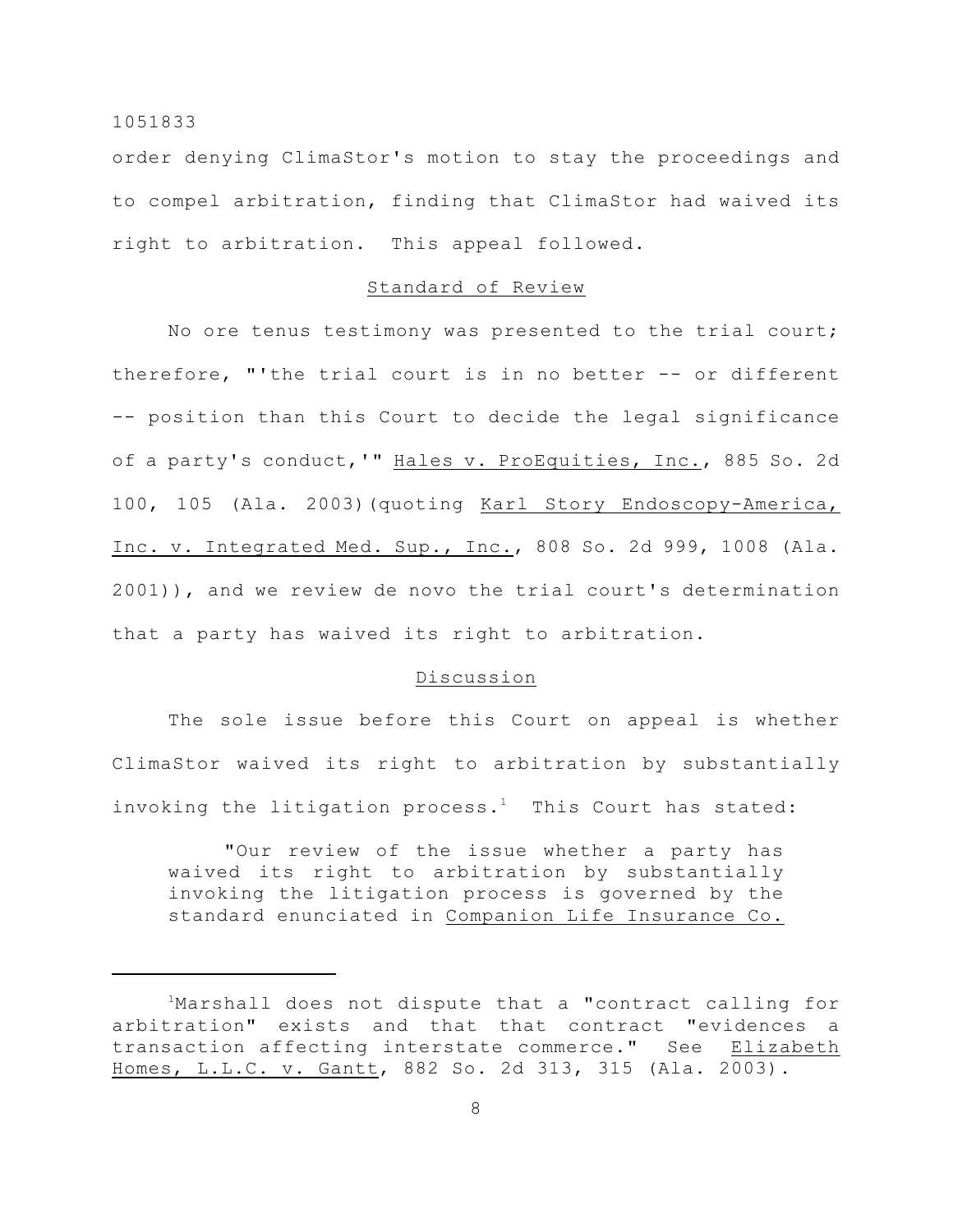v. Whitesell Manufacturing, Inc., 670 So. 2d 897, 899 (Ala. 1995):

"'It is well settled under Alabama law that a party may waive its right to arbitrate a dispute if it substantially invokes the litigation process and thereby substantially prejudices the party opposing arbitration. Whether a party's participation in an action amounts to an enforceable waiver of its right to arbitrate depends on whether the participation bespeaks of an intention to abandon the right in favor of the judicial process and, if so, whether the opposing party would be prejudiced by a subsequent order requiring it to submit to arbitration. No rigid rule exists for determining what constitutes a waiver of the right to arbitrate; the determination as to whether there has been a waiver must, instead, be based on the particular facts of each case.'

"Both substantial invocation of the litigation process and prejudice must be present to establish waiver. Ex parte Merrill Lynch, Pierce, Fenner & Smith, Inc., 494 So. 2d 1 (Ala. 1986). Because of the strong federal policy applicable to arbitration proceedings set forth in the Federal Arbitration Act, 9 U.S.C. § 1 et seq., one seeking to establish a waiver of arbitration bears a heavy burden. SouthTrust Bank v. Bowen, 959 So. 2d 624 (Ala. 2006); Mutual Assurance, Inc. v. Wilson, 716 So. 2d 1160 (Ala. 1998)."

Paw Paw's Camper City, Inc. v. Hayman, 973 So. 2d 344, 347 (Ala. 2007).

Marshall argues that ClimaStor waived its right to arbitration by removing the lien action to federal court; by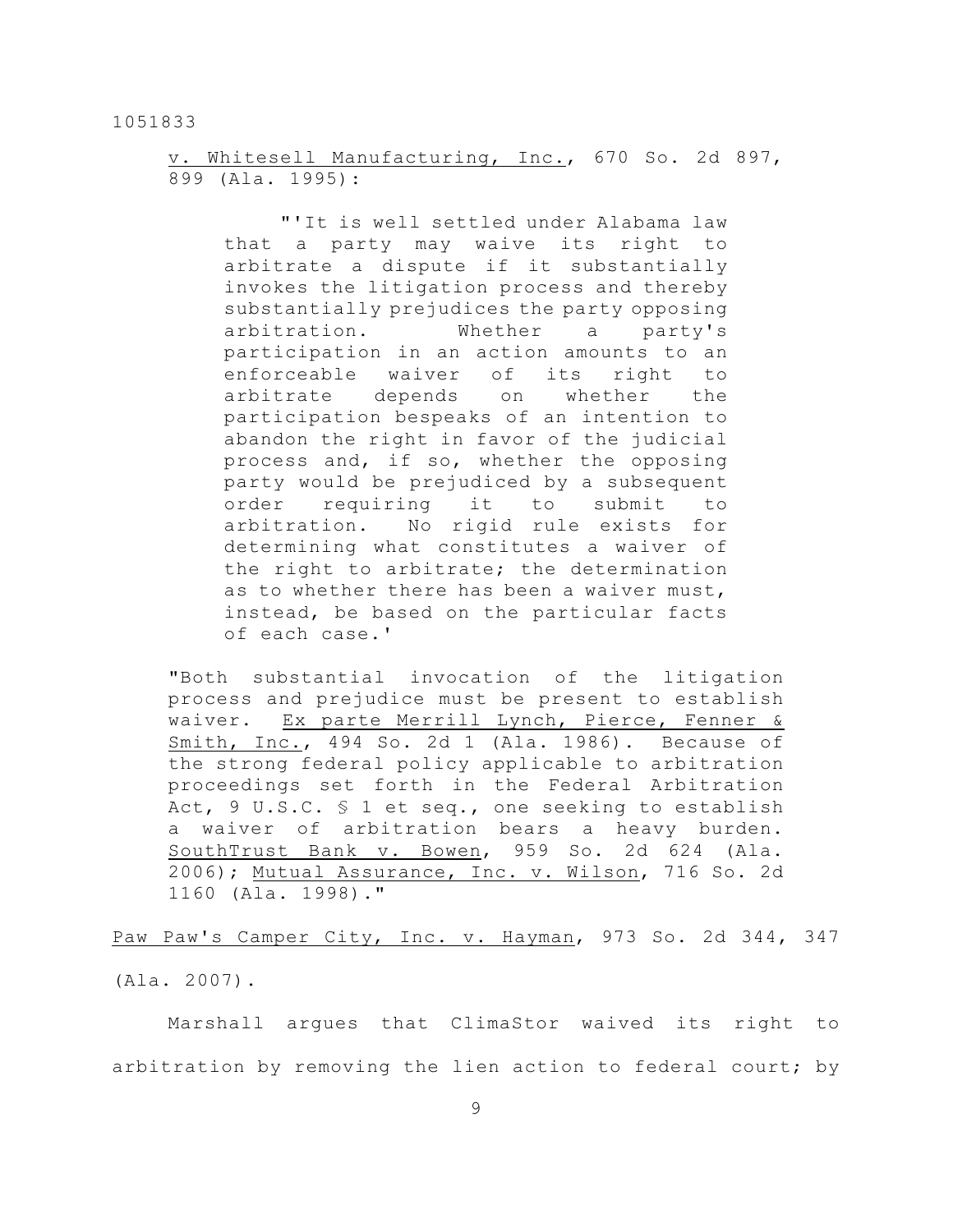filing an answer and asserting a counterclaim to be determined "at trial"; by opposing remand of the case to the Montgomery Circuit Court; by failing to move to compel arbitration in the federal district court; and by waiting approximately four months following remand to move the circuit court to compel arbitration. Relying on this Court's decision in U.S. Pipe & Foundry Co. v. Curren, 779 So. 2d 1171 (Ala. 2000), ClimaStor argues that it did not substantially invoke the litigation process. In Curren, the plaintiff sued his employer, U.S. Pipe and Foundry Company, Inc., alleging conversion, fraud, and breach of contract, all related to its administration of a payroll-deduction plan that the plaintiff had enrolled in when he was first employed by U.S. Pipe. U.S. Pipe answered the complaint asserting the following affirmative defense: "[The plaintiff's] claims under the LMRA [Labor Management Relations Act of 1947] are barred by his failure to utilize the grievance and arbitration procedure contained in the collective bargaining agreements between U.S. Pipe and the union which represented [the plaintiff] and other bargaining unit employees." 779 So. 2d at 1172. U.S. Pipe removed the case to the United States District Court for the Northern District of Alabama, contending that the payroll-deduction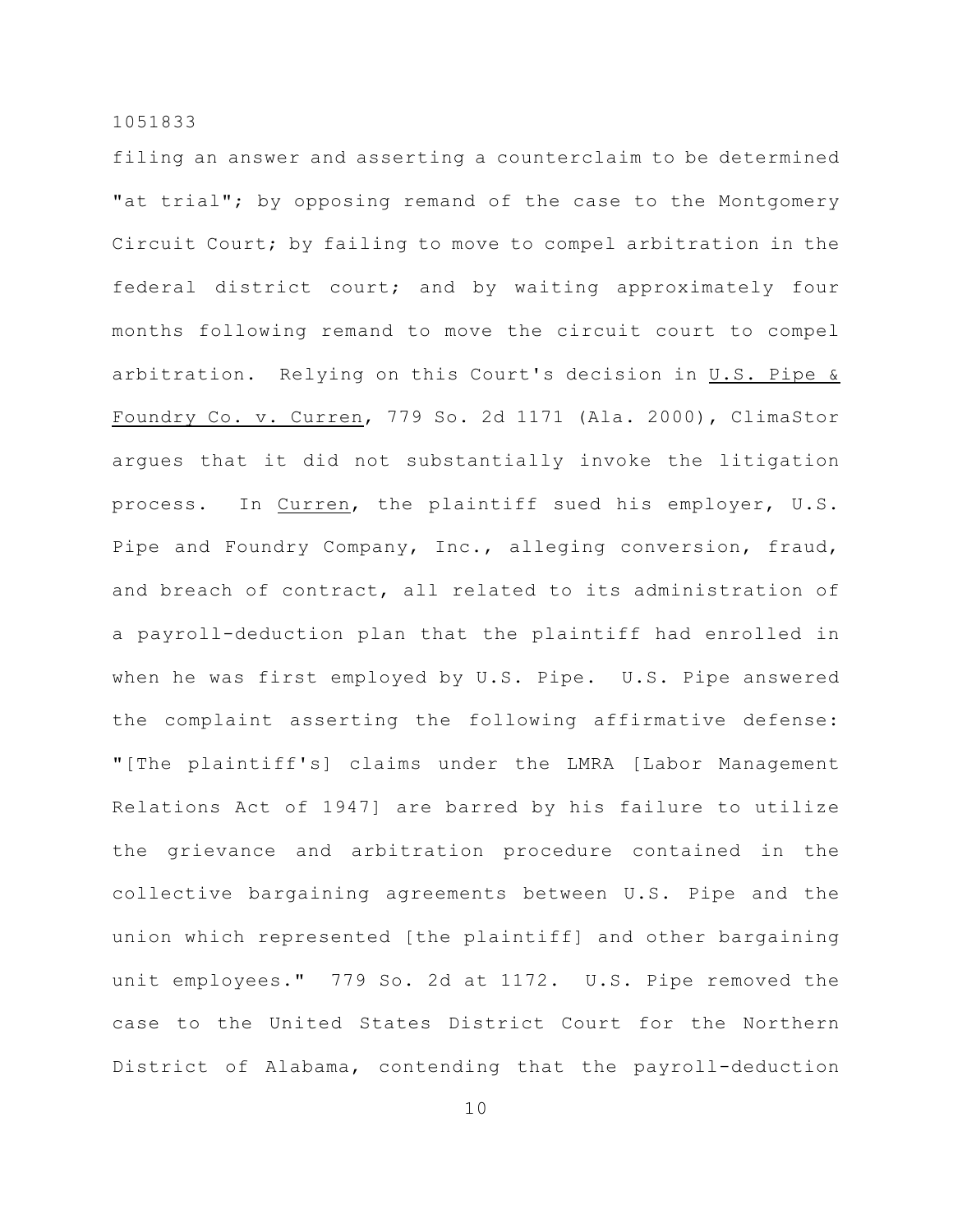plan was covered under a November 1995 collective-bargaining agreement entered into by U.S. Pipe and the United Steel Workers of America. In its notice of removal and accompanying brief, U.S. Pipe referred to the arbitrability of the plaintiff's claims, stating that the "'grievance and arbitration provisions of the Collective Bargaining Agreements applicable to [the plaintiff's] employment with U.S. Pipe expressly reach "all disputes that may arise between them relevant to the provisions" of the Agreements.'" 779 So. 2d at 1173.

The parties' attorneys reached a scheduling agreement pursuant to Rule 26(f), Fed. R. Civ. P., to govern the litigation of the matter in the federal district court. The scheduling agreement indicated that the matter would be ready for trial by June 1998. The scheduling agreement was signed by U.S. Pipe's attorney and was filed with the federal district court. Thereafter, the federal district court remanded the case to the Jefferson Circuit Court upon the plaintiff's motion. Curren, supra.

U.S. Pipe moved the trial court to stay the proceedings and to compel arbitration. The plaintiff opposed the motion to compel arbitration, arguing, among other things, that U.S.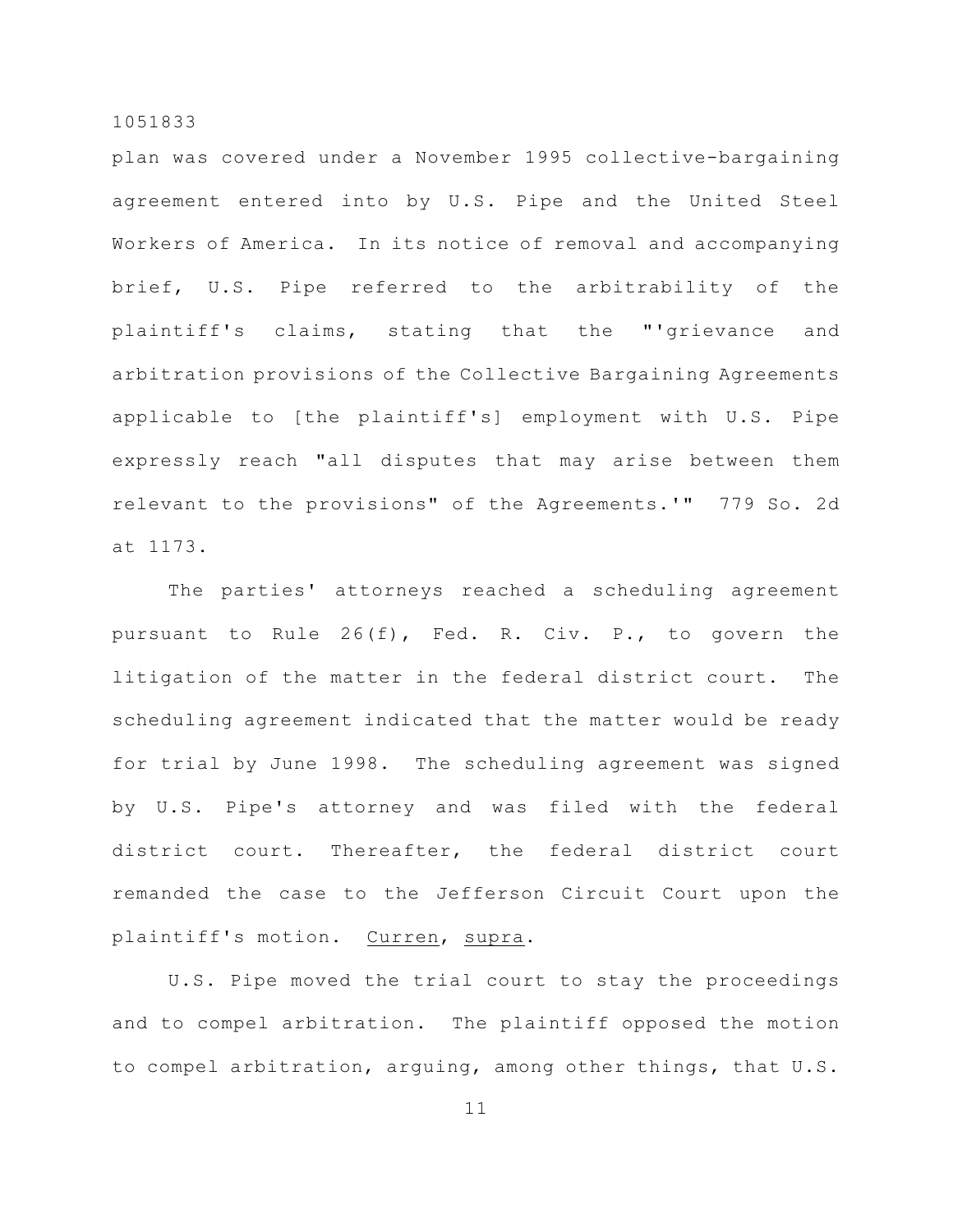Pipe had waived its right to compel arbitration. The trial court entered an order denying U.S. Pipe's motion to compel arbitration, and U.S. Pipe appealed.

The plaintiff argued on appeal that U.S. Pipe had waived any right it had to compel arbitration by failing to move in the federal court to compel arbitration. The plaintiff relied on Ex parte Hood, 712 So. 2d 341 (Ala. 1998), a case Marshall also relies on. This Court addressed the issue of waiver by distinguishing Ex parte Hood as follows:

"The present case, while factually somewhat similar, is clearly distinguishable from Ex parte Hood. In Ex parte Hood, the defendant failed to give notice of its intention to enforce the arbitration agreement until three months after the case had been removed to the federal court and two months after the parties' counsel had met to discuss how the federal litigation would proceed. This Court stated:

"'We might assume that if [the defendant] Golden had immediately followed its removal with service of its answer pleading an arbitration defense, such action would have been sufficient to put Hood on notice that Golden still intended in the federal court to reserve its right to seek arbitration. Cf. Terminix Int'l Co. v. Jackson, 669 So. 2d 893, 896 (Ala. 1995) (holding that the plaintiff did not establish a waiver where the defendant's answer had put the plaintiff on notice of an arbitration defense). Filing an answer at such a time might have indicated that Golden intended to pursue arbitration instead of a federal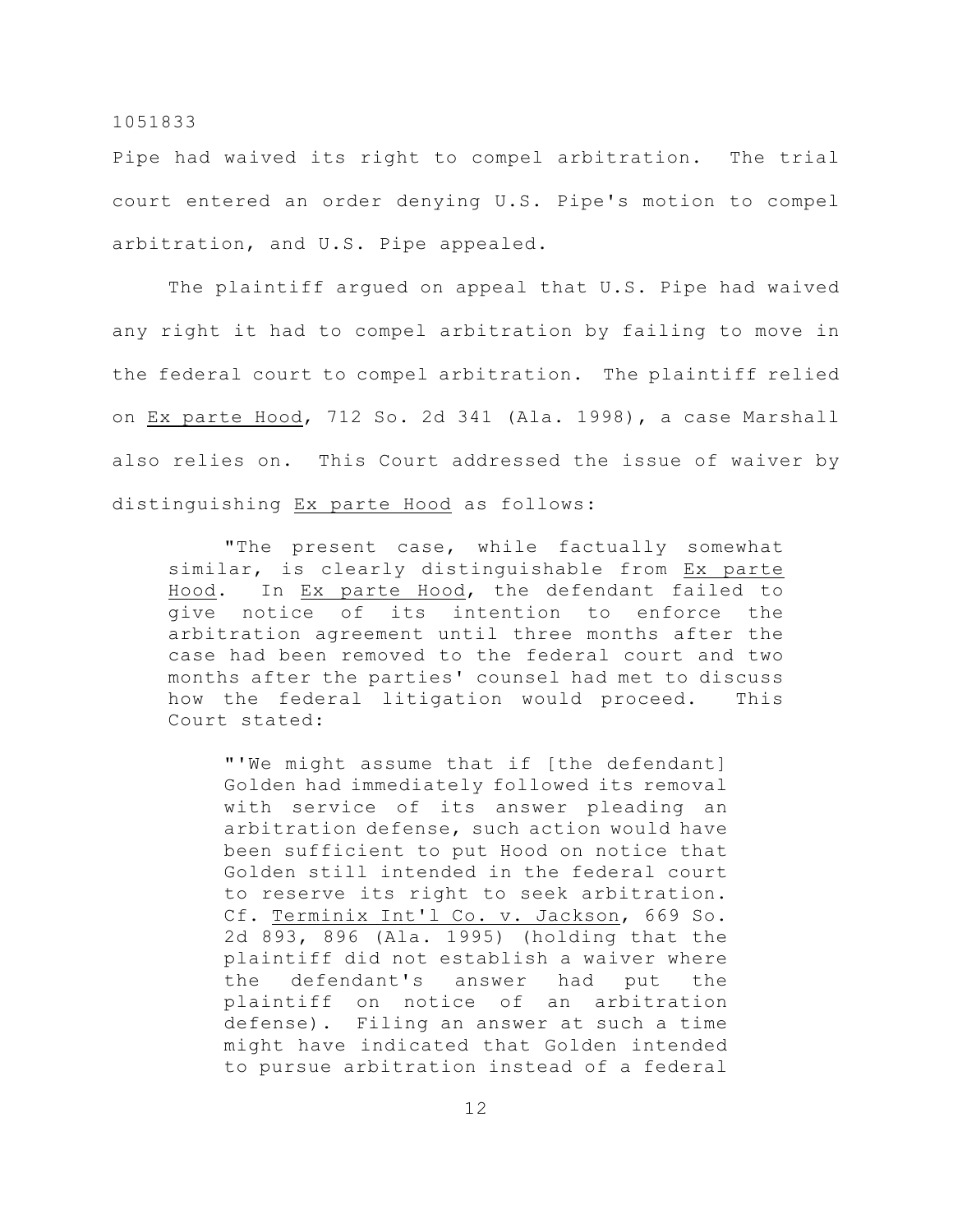judicial remedy, and it would have given Hood the opportunity to avoid spending the resources necessary to have the case remanded to the state court for a trial. As it was, Golden removed the case to the federal court and proceeded as if it was preparing for a judicial resolution of Hood's claim. Golden's answer pleading the arbitration agreement simply came too late, after Golden had substantially invoked the judicial process, to the substantial prejudice of Hood.'

"712 So. 2d at 346. Under the particular circumstances of Ex parte Hood, this Court concluded that the defendant, by its unexplained delay, after removal, in seeking to resolve the controversy through arbitration, had waived its right to compel arbitration.

"As noted earlier in this opinion, U.S. Pipe asserted the affirmative defense of arbitration in its initial answer. See Ex parte Merrill Lynch, Pierce, Fenner & Smith, Inc., 494 So. 2d 1, 3 (Ala. 1986)(indicating that a party clearly has not waived the right to arbitrate if it has asserted that right in its initial answer on the merits). U.S. Pipe referred to arbitration in its notice of removal and in its discovery-plan report. We can find no persuasive evidence indicating that U.S. Pipe intended to waive or abandon its right to seek arbitration in accordance with the grievance procedure set forth in the [collective-bargaining agreement]."

Curren, 779 So. 2d at 1174-75. See also the companion case of Jim Walter Res., Inc. v. Argo, 779 So. 2d 1167 (Ala. 2000).

We find Curren dispositive of the issue presented in this case. Before ClimaStor removed the case to the federal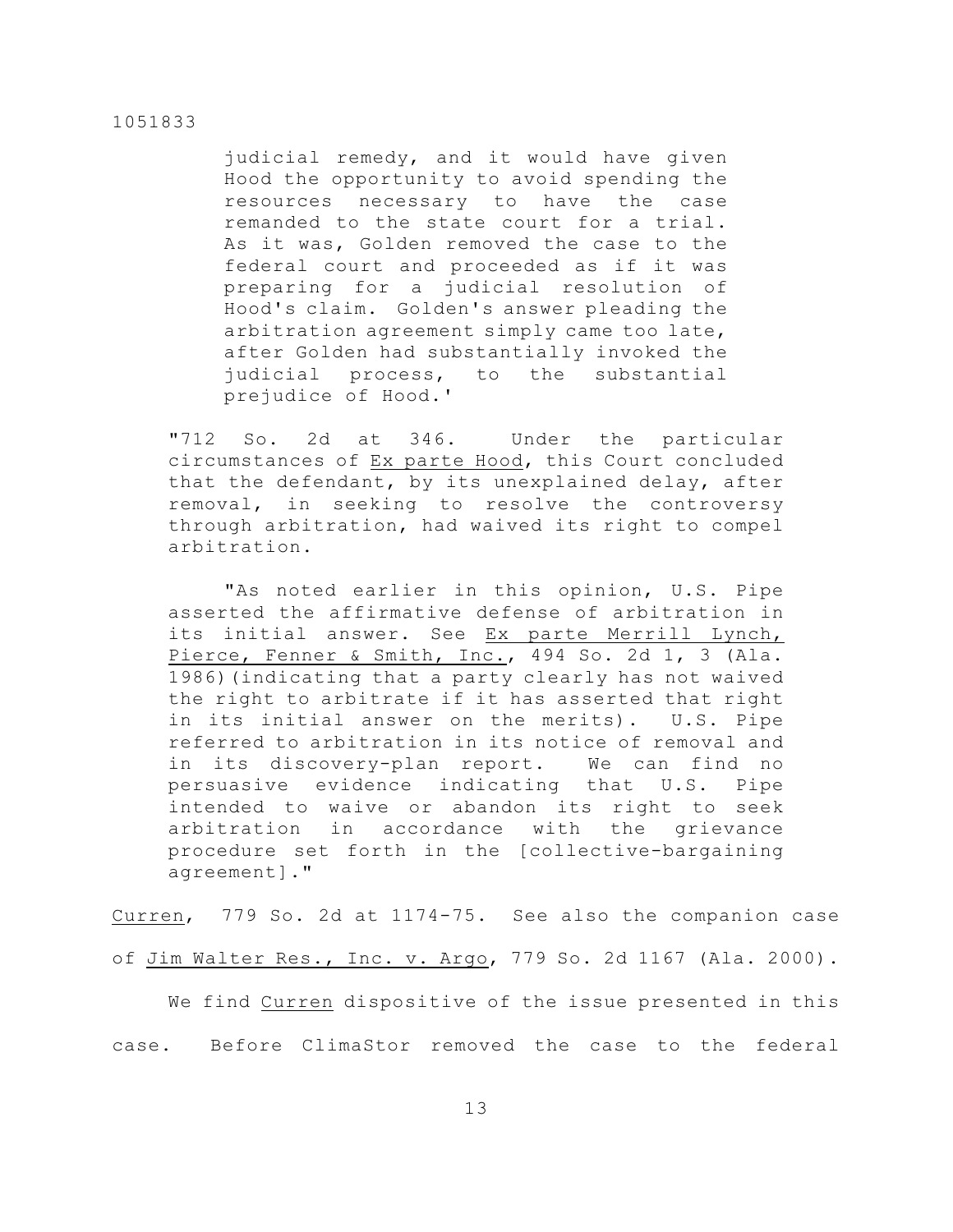district court, it notified Marshall of its intent to "take steps to have the litigation stayed and the matter referred to arbitration" in accordance with the terms of the contract between ClimaStor and Marshall. ClimaStor specifically referenced arbitration in its notice of removal by stating that the case was being removed "with full reservation of any and all defenses, objections and exceptions, including its right to seek arbitration of the claims asserted in the Complaint ...." Promptly after removing the case to the federal district court, ClimaStor filed its initial answer, again "reserving all of its rights and defenses, including its right to seek arbitration of the claims asserted in the Complaint ...." More importantly, like U.S. Pipe in Curren, ClimaStor asserted its arbitration defense in its initial answer, stating:

"The Complaint is premature in light of the terms of [Marshall's] contract with ClimaStor which provides for arbitration. This action should be dismissed or, in the alternative, stayed, pending final, binding arbitration between ClimaStor and Marshall."

Although ClimaStor asserted a counterclaim against Marshall, it did so with the express reservation that it was not waiving its right to have the claims asserted by Marshall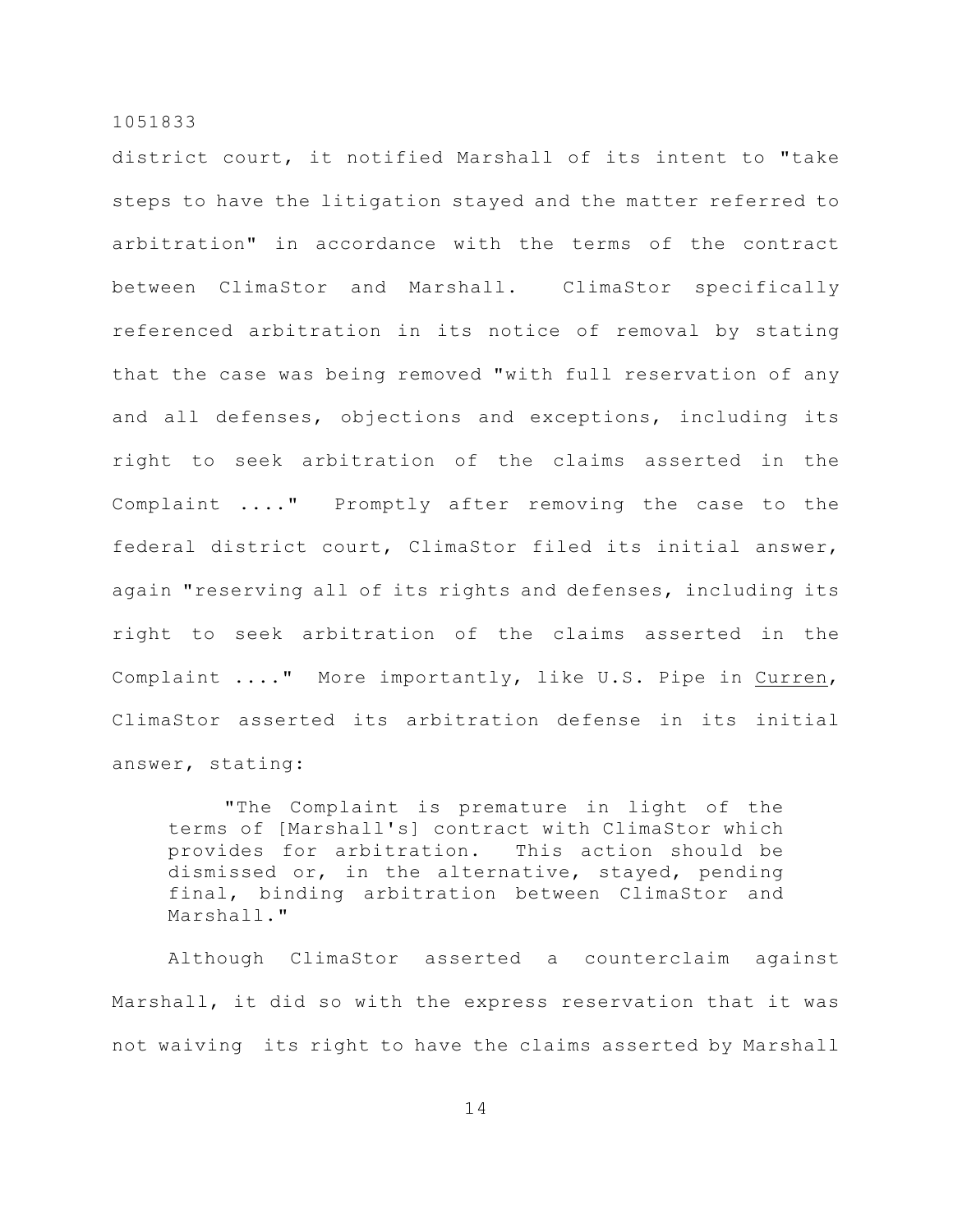and the claims asserted in the counterclaim decided by arbitration. Further, "[m]erely answering on the merits, asserting a counterclaim (or cross-claim) or participating in discovery, without more, will not constitute a waiver." Voyager Life Ins. Co. v. Hughes, 841 So. 2d 1216, 1219 (Ala. 2001) (internal quotation marks omitted). In this case, ClimaStor simply answered the complaint, in which it raised its arbitration defense, and asserted a counterclaim against Marshall. ClimaStor did not engage in any discovery or any other pretrial activity.<sup>2</sup>

Marshall relies substantially on Ocwen Loan Servicing, L.L.C. v. Washington, 939 So. 2d 6 (Ala. 2006). In Ocwen Loan, this Court summarized the following pretrial procedure before holding that Ocwen had waived its right to arbitration:

"Before filing its motion to compel arbitration, Ocwen, on September 27, 2004, removed the action to the United States District Court for the Southern District of Alabama and filed an answer in that court at the time of removal. The answer did not assert Ocwen's right to arbitration. Ocwen requested that the action be transferred to a

<sup>&</sup>lt;sup>2</sup>We note that U.S. Pipe had participated in the discovery process in Curren, supra, to the extent that it participated in a discovery planning conference, agreed to a comprehensive discovery schedule, and submitted the discovery schedule to the federal district court indicating that the case would be ready for trial in June 1998.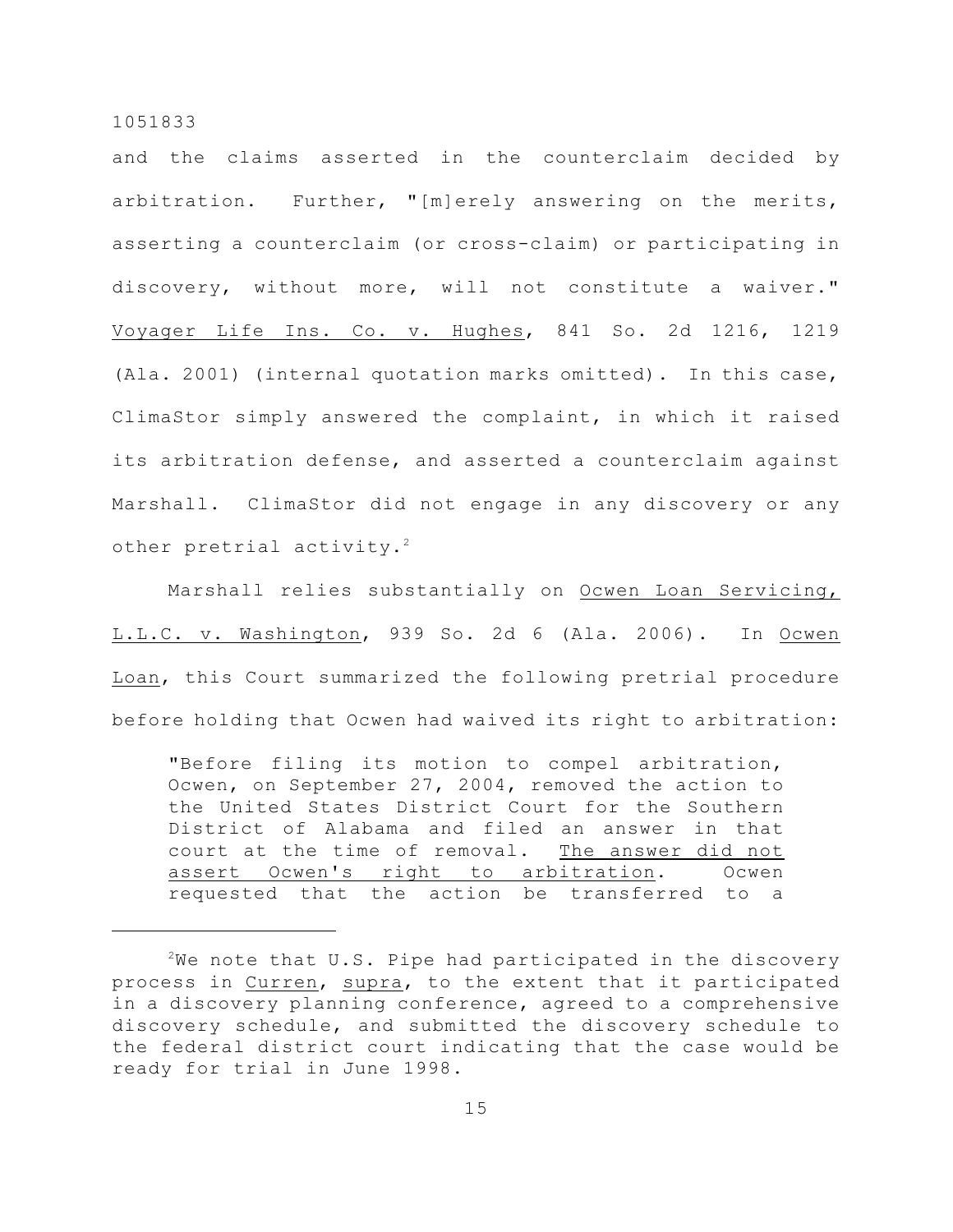pending multidistrict litigation in the United States District Court for the Northern District of Illinois. Ocwen thereafter filed in the federal court in Alabama a motion to stay the proceedings pending a decision from the Judicial Panel on Multidistrict Litigation. [The plaintiff] filed an opposition to the motion for a stay. The Judicial Panel on Multidistrict Litigation then entered a conditional transfer order transferring the action to the federal court in Illinois. The transfer order provided that it would not become effective until it had been filed in that federal court and that the transmittal of the order would be stayed for 15 days from its entry, with the stay continued until further order of the panel if any party opposed the transfer. [The plaintiff] filed in the federal court in Alabama a brief opposing the transfer and a motion to remand the action to the state court. Ocwen filed in the federal court in Alabama responses to [the plaintiff's] opposition to the motion to stay, opposition to the motion to transfer, and motion to remand. The federal court in Alabama initially denied [the plaintiff's] motion to remand. [The plaintiff] then filed a motion to reconsider, which was granted, and the court entered an order remanding the action to the state court. However, on the day of the federal court's order remanding the action to the state court, Ocwen obtained leave to file a brief in opposition to the motion to reconsider, thereby apparently suspending the operation of the remand order. Ocwen thereafter filed a response to [the plaintiff's] motion to reconsider, and [the plaintiff] filed a reply to Ocwen's response. The federal court in Alabama ultimately remanded the action to the state court on January 19, 2005, several days after its initial order granting [the plaintiff's] motion for reconsideration and remanding the action. Ocwen filed its motion to compel arbitration over two months later on March 23, 2005."

939 So. 2d at 14-15 (emphasis added).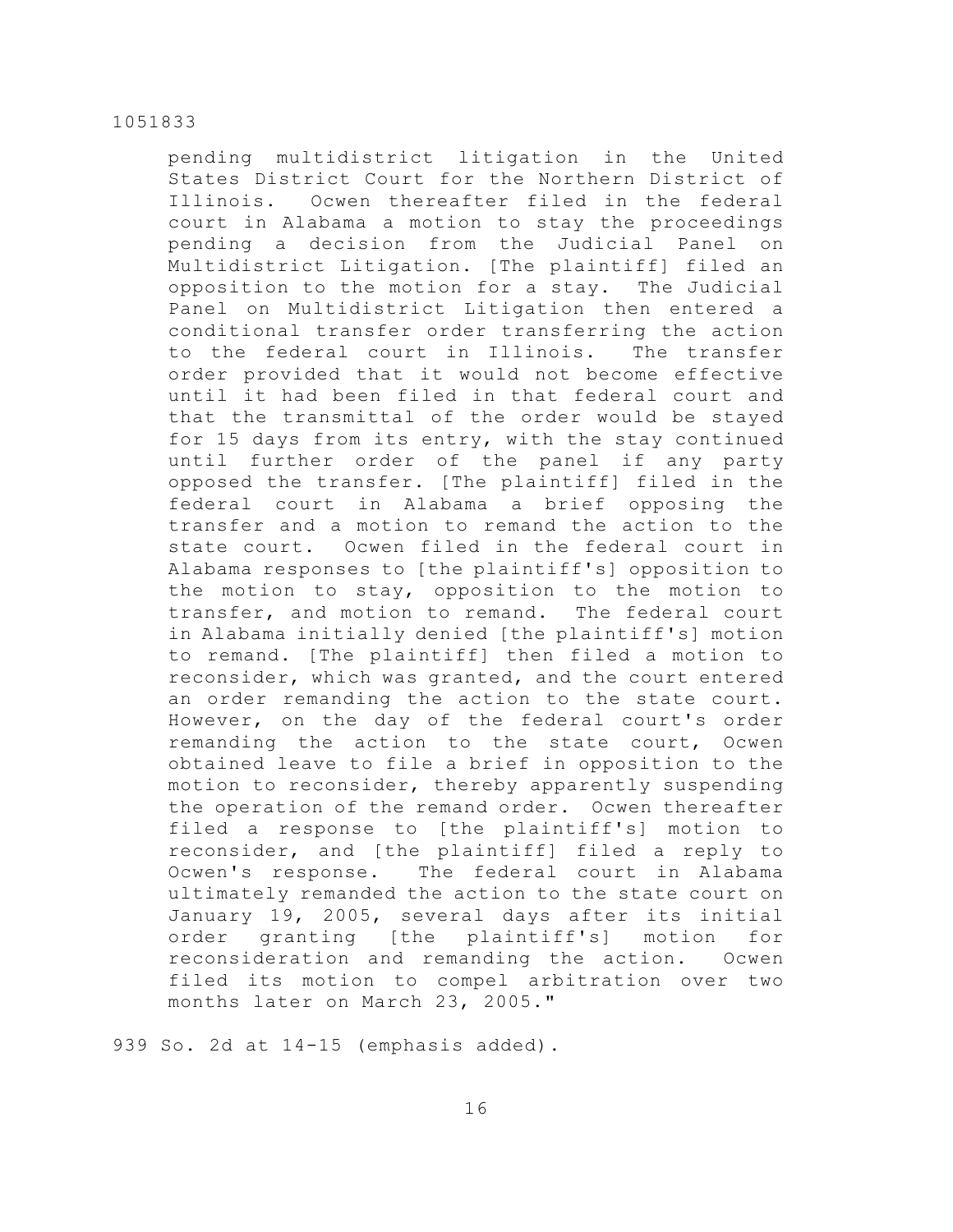In finding that Ocwen had waived its right to arbitration, this Court relied significantly on Ocwen's failure to assert its arbitration defense in its initial answer. This Court stated:

"The record is devoid of any evidentiary basis for Ocwen's failure to assert its right to arbitrate when it filed its answer in the federal court. For purposes of this proceeding, it must therefore be assumed that Ocwen learned of its right to arbitrate soon after the commencement of this action. Had Ocwen seasonably invoked its right to arbitrate when it served its answer in the federal proceeding in Alabama in September 2004, instead of waiting until March 2005, two months after the federal court remanded the case to the state court, it would have given [the plaintiff] the option of avoiding the incurrence of the costs attendant to the various rounds of motions and briefs filed in connection with the remand of this proceeding to the state court for what [the plaintiff] had the right to conclude would be a trial in a judicial, rather than an arbitral, forum. As was true in [Ex parte] Hood, [712 So. 2d 341 (Ala. 1998),] '[f]iling an answer [pleading an arbitration defense] at such a time [removal] might have indicated that [Ocwen] intended to pursue arbitration instead of a federal judicial remedy, and it would have given [the plaintiff] the opportunity to avoid spending the resources necessary to have the case remanded to the state court for a trial.' 712 So. 2d at 346."

939 So. 2d at 16-17. Additionally, Ocwen Loan is further distinguishable from this case in that Ocwen evidenced an intent to abandon its right to arbitration with its considered efforts "to pursue its defense in a judicial forum